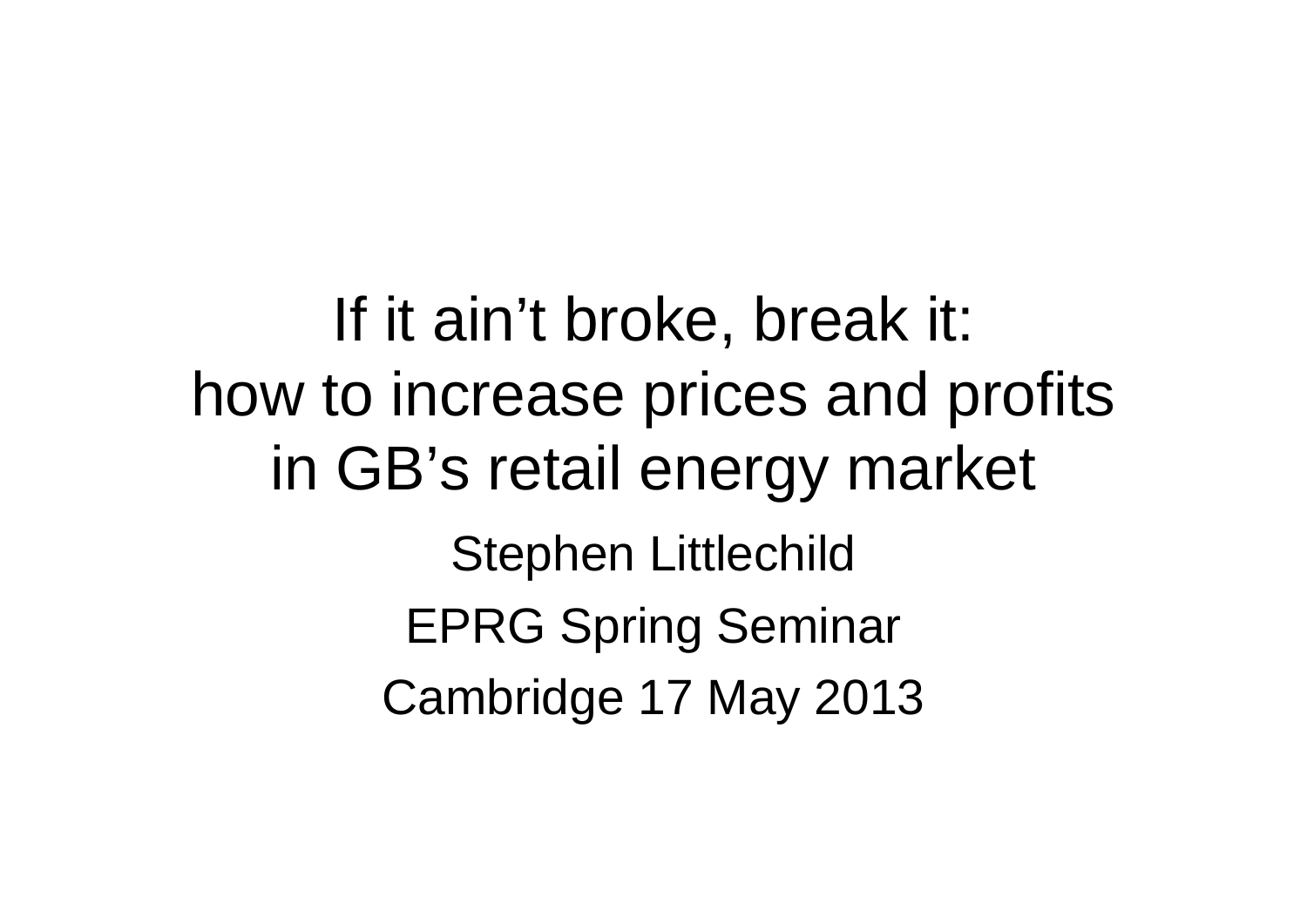#### The first and the best

- GB first competitive retail energy market
- 6 active major suppliers + fringe entrants
- Active customer switching 20+% churn
- High prices recently reflect fuel costs and renewables, not lack of retail competition
- Minimal retail profits, £50/dual fuel 2008
- Active competition between switching sites
- Best information & assistance in world?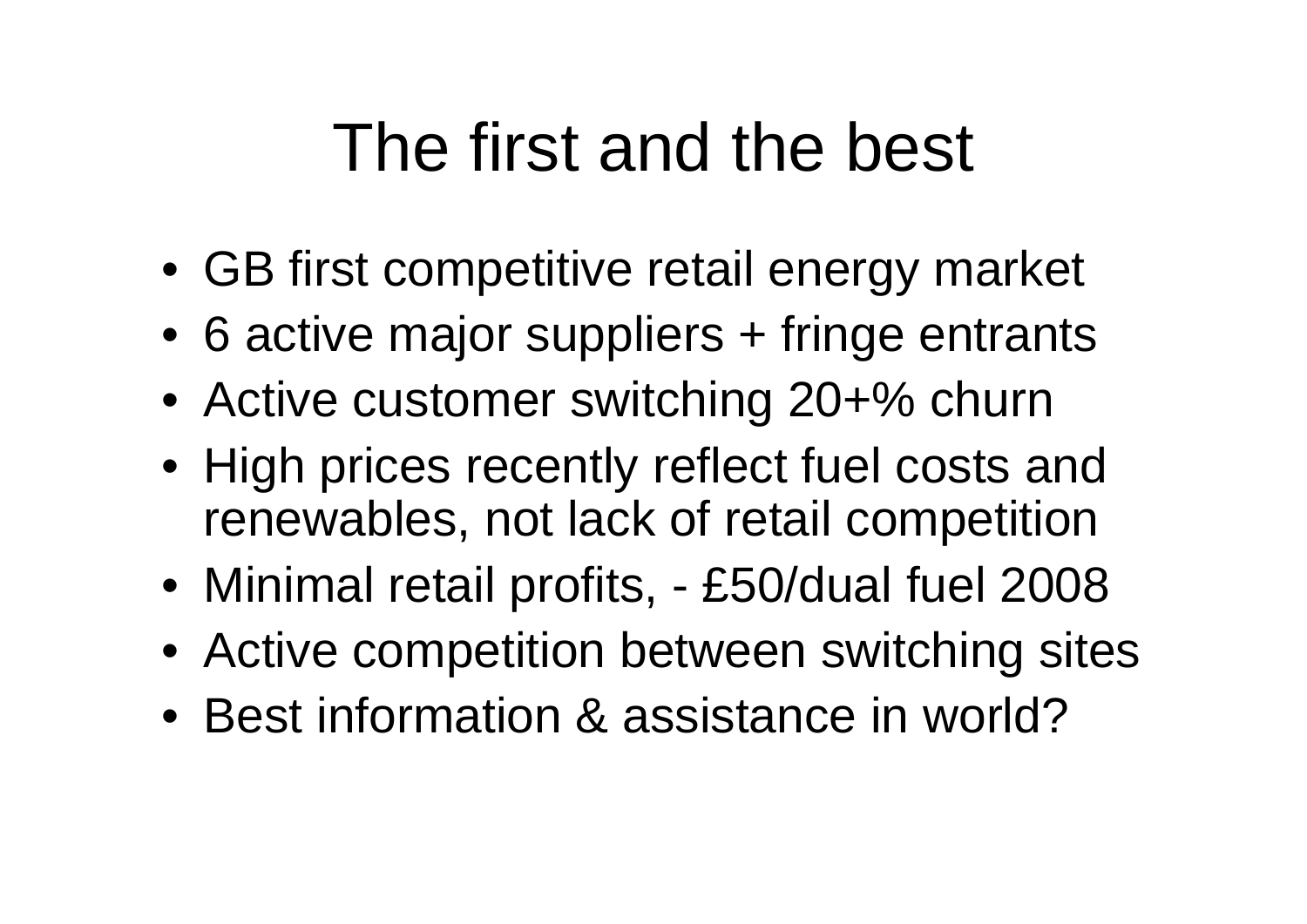### What went wrong?

- Need to blame something for rising prices
- Ofgem could not find market failure
- Decided problem was customer failure
- Customers unable or unwilling to understand suppliers' offers
- Hence paying unduly high prices, and
- Too little competitive pressure on suppliers
- So market had to be simplified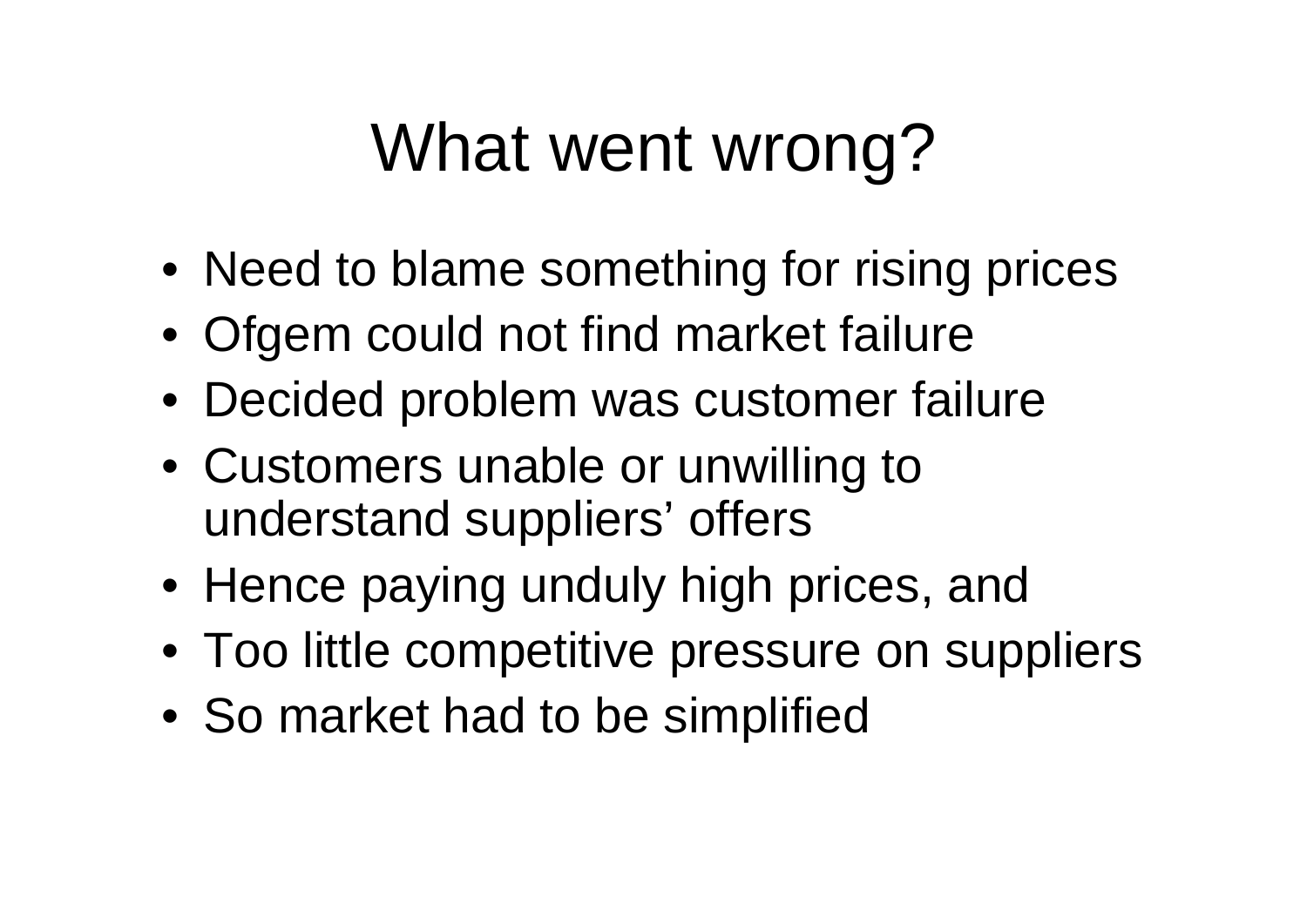# Dumbing down the market

- Increasingly bizarreseries of proposals
- From Ofgem, Government & now Which?
- All the proposals are well-intentioned
- None shows any understanding of competitive markets
- All will fail to achieve their stated goal of more customer engagement
- All will make customers worse off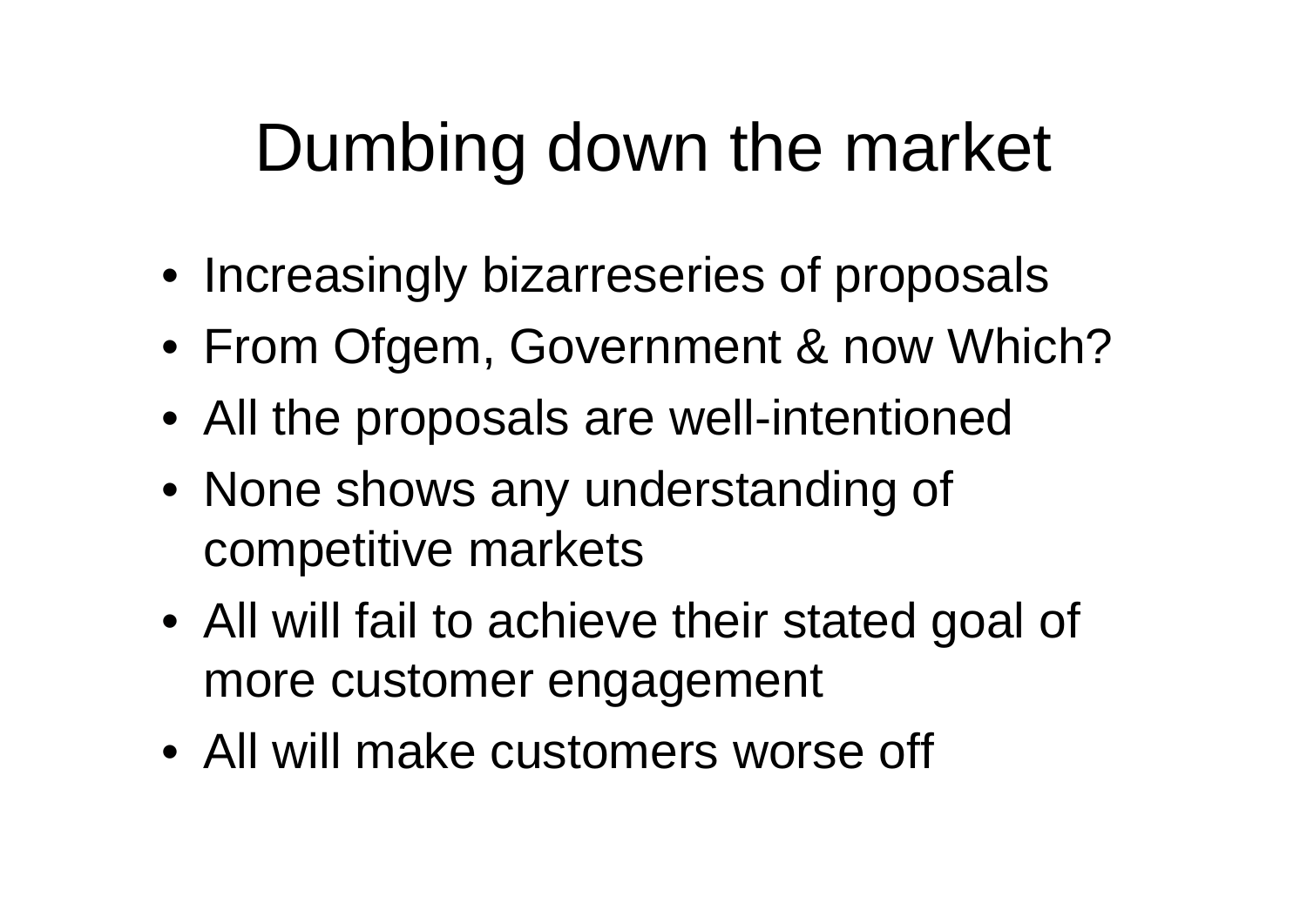#### Non-discrimination rule SLC25A

- Suppliers offering lower prices out of area
- 2009: SLC25A in/out prices must be same
- Suppliers removed lower prices, not higher
- Customers suffered from higher prices
- Significant reduction in switching (x  $\frac{1}{2}$ )
- Significant increase in suppliers' margins
	- Dual fuel: £50 2008, -£10 2009, c £50 2010-2, £100 now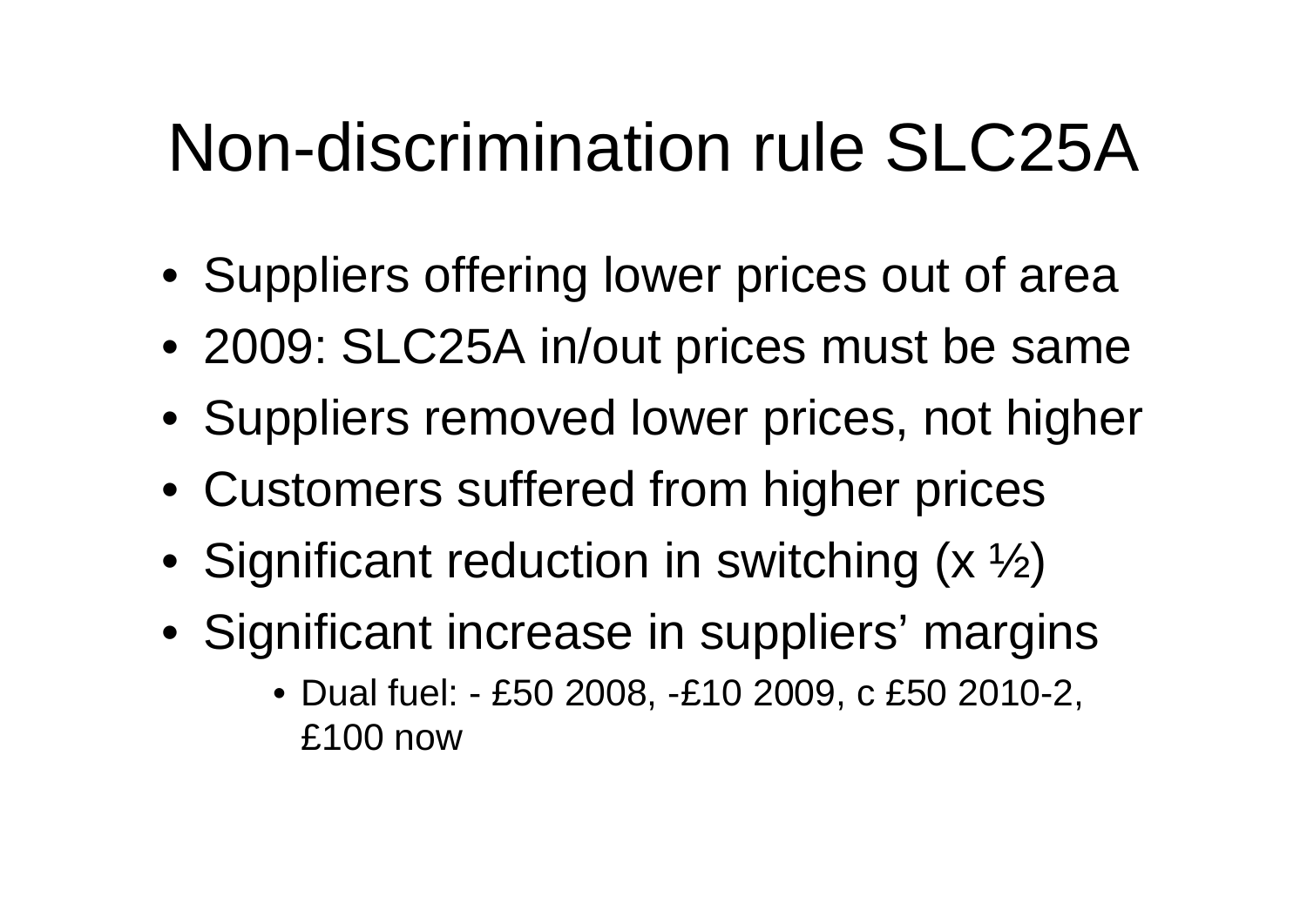## Ofgem's Procrustean Bed

- 2011 Ofgem looked again at retail market
- Too complex, customers don't understand
- Suppliers must have same standing charge
- To be set by Ofgem, annually
	- Would ban popular zero standing charge tariffs
	- Would facilitate price coordination by suppliers
	- Ofgem take joint responsibility for energy prices
- Ofgem thought again & abandoned idea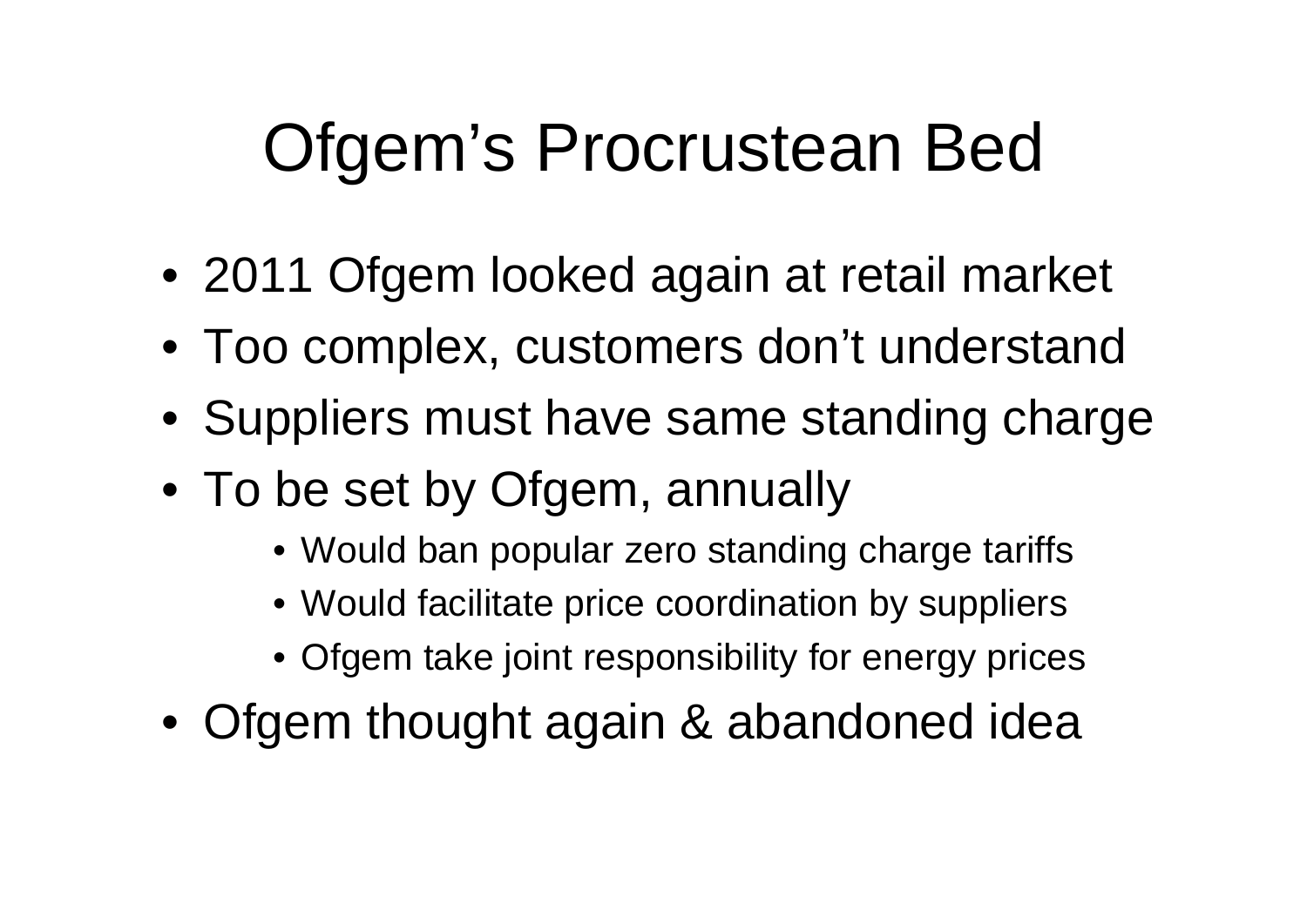# Ofgem's 4 tariff rule

- Suppliers competing despite SLC25A
	- lower online prices, fixed price deals, discounts
- Ofgem 2012: too complicated for customers
- Maximum 4 tariffs per fuel per supplier
	- Withdrawal of minority preference tariffs
	- Eg Green tariffs, no standing charge tariffs
	- What innovation if at expense of existing tariff?
- Discounts same each year, £ not %
	- SSE's recent best offer in market would be banned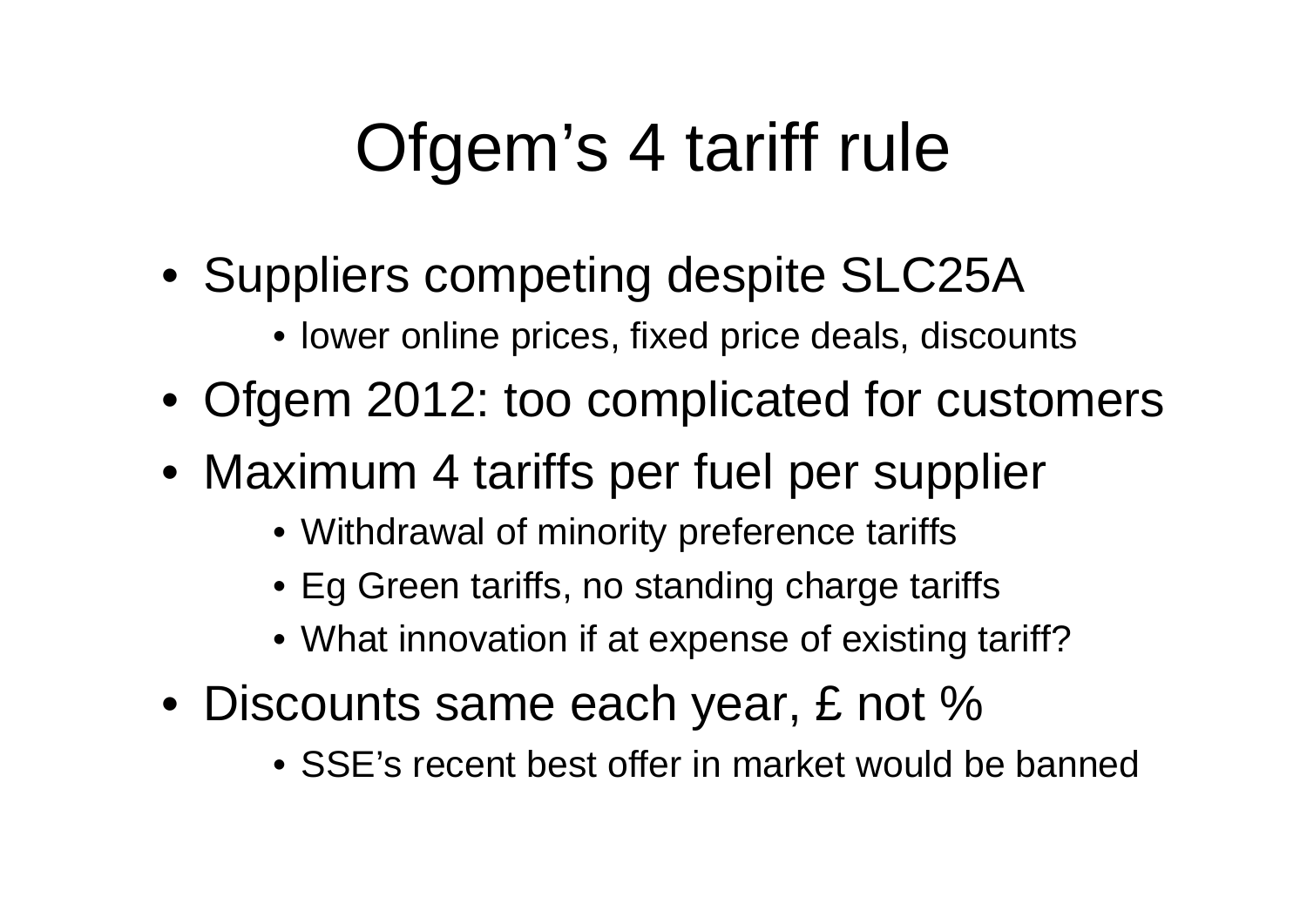# PM's Question Time

- County Council election leaflet:
	- "Conservatives in Government have forced energy companies to put customers on the lowest tariff"
	- Actually they haven't yet. And where is Ofgem?
- But what does it mean? Is it a good idea?
- Lowest tariff of rivals? Hardly workable
- Own lowest tariff? Even if £50 exit charge?
- If forced to give new customer discount to all customers, would not offer that discount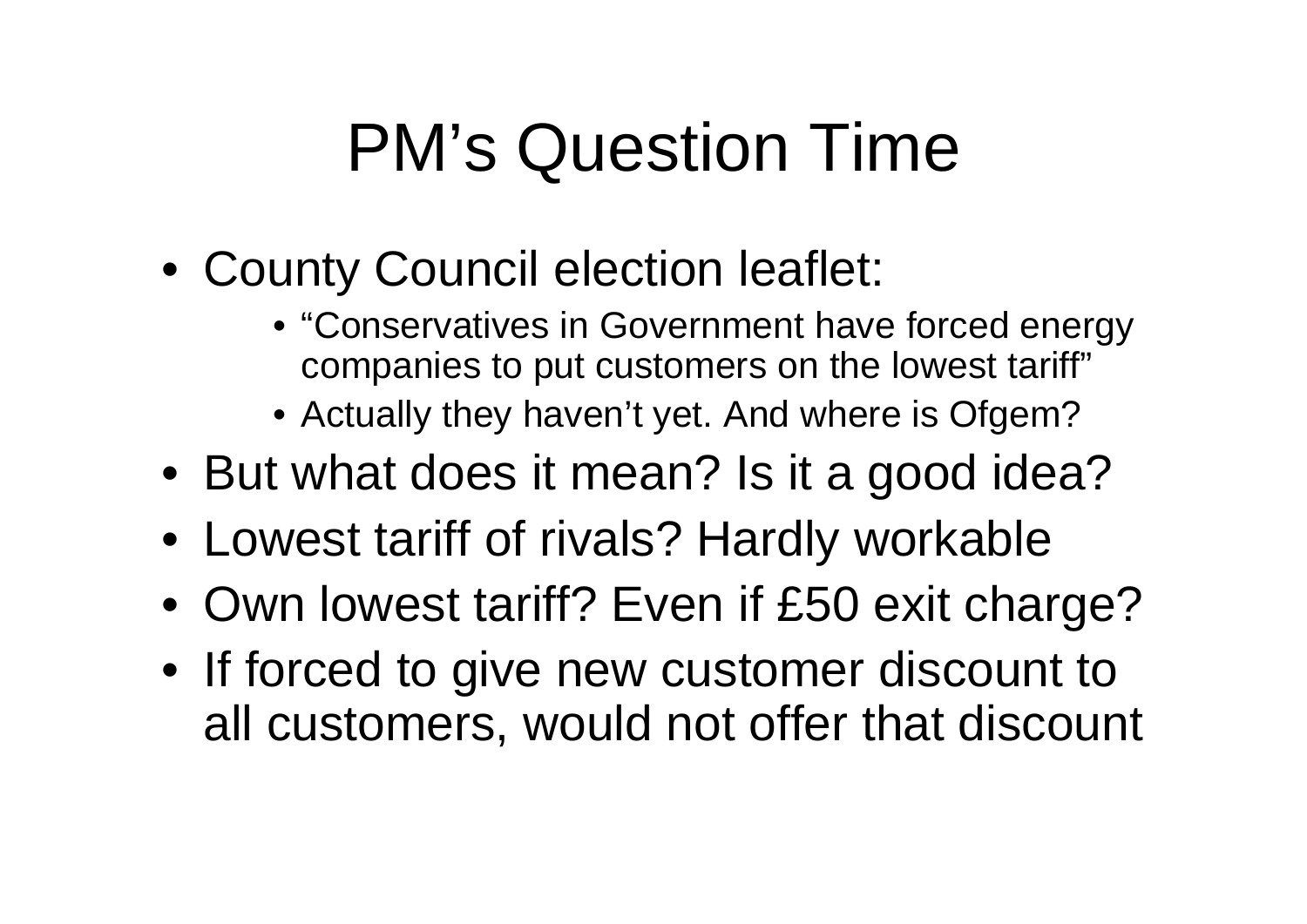# Which? enters the fray

- Ofgem's proposals don't go far enough
- Each supplier single unit price for energy
	- like petrol prices on garage forecourt
- Single uniform price across whole country
	- Different network charges mean massive crosssubsidies, not workable or equitable
- Zero standing charge raises prices to large users, makes small users unattractive
- Less product variety, easier price coordn
	- If most suppliers' prices similar most of the time, where is incentive to engage in the market?